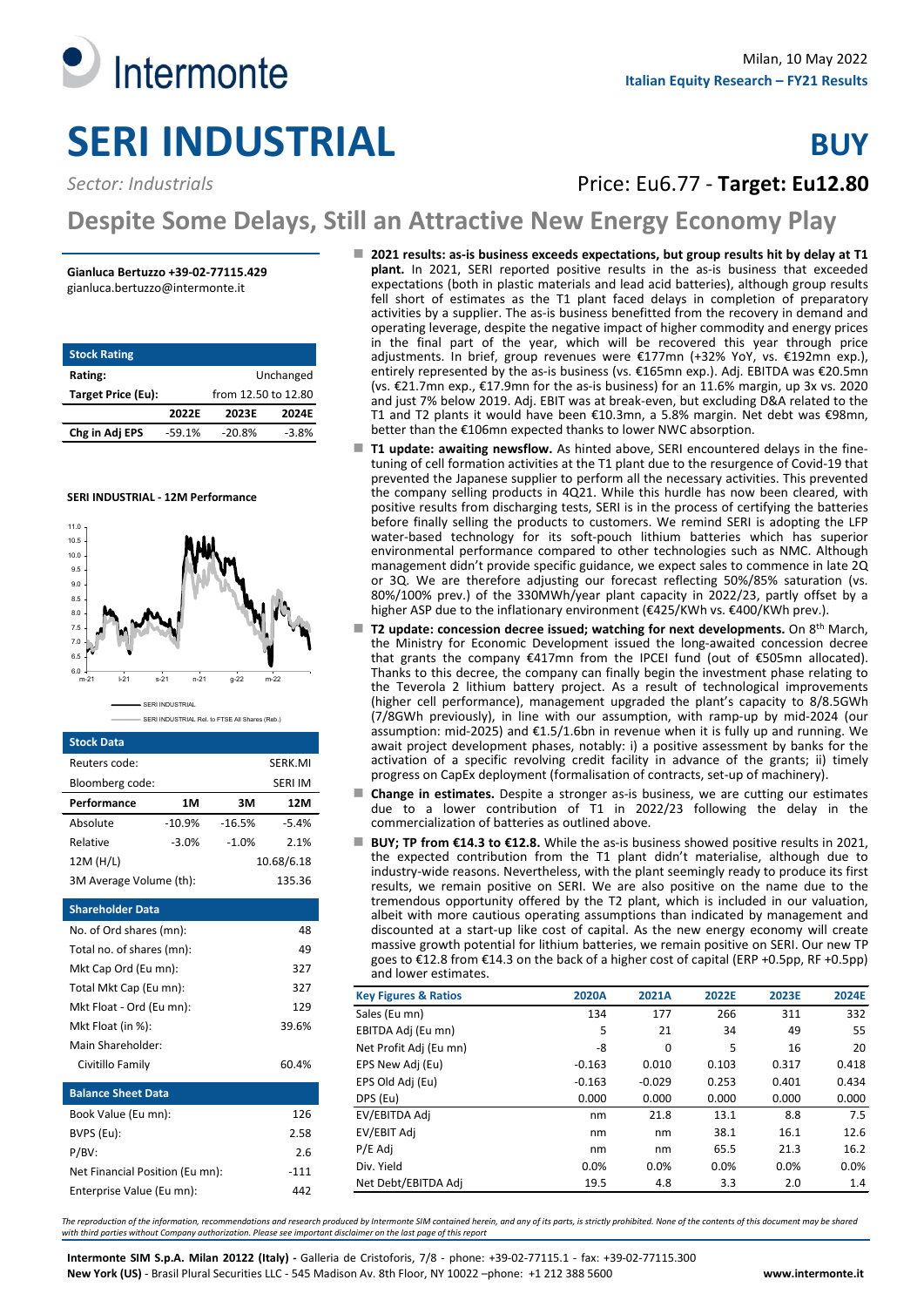$\bullet$  Intermonte

| Profit & Loss (Eu mn)                    | 2019A          | 2020A       | 2021A    | 2022E        | 2023E            | 2024E          |
|------------------------------------------|----------------|-------------|----------|--------------|------------------|----------------|
| Sales                                    | 157            | 134         | 177      | 266          | 311              | 332            |
| <b>EBITDA</b>                            | 19             | 2           | 20       | 34           | 49               | 55             |
| EBIT                                     | $\overline{7}$ | $-11$       | $-2$     | 12           | 26               | 33             |
| Financial Income (charges)               | -3             | $-4$        | -4       | $-5$         | $-5$             | $-5$           |
|                                          |                |             |          |              |                  |                |
| Associates & Others                      | $\mathbf 0$    | 0           | 0        | 0            | 0                | 0              |
| Pre-tax Profit                           | 3              | $-15$       | -6       | 7            | 21               | 28             |
| Taxes                                    | $-1$           | 11          | 3        | $-2$         | -6               | -8             |
| Tax rate                                 | 43.4%          | 69.8%       | 53.9%    | 27.0%        | 27.0%            | 27.0%          |
| Minorities & Discontinued Operations     | -0             | 0           | 0        | 0            | $\mathbf{0}$     | $\mathbf{0}$   |
| Net Profit                               | $\overline{2}$ | -4          | -3       | 5            | 16               | 20             |
| <b>EBITDA Adj</b>                        | 22             | 5           | 21       | 34           | 49               | 55             |
| <b>EBIT Adj</b>                          | 10             | -6          | $-1$     | 12           | 26               | 33             |
| Net Profit Adj                           | 5              | -8          | 0        | 5            | 16               | 20             |
|                                          |                |             |          |              |                  |                |
| Per Share Data (Eu)                      | 2019A          | 2020A       | 2021A    | 2022E        | 2023E            | 2024E          |
| Total Shares Outstanding (mn) - Average  | 47             | 47          | 48       | 49           | 49               | 49             |
| Total Shares Outstanding (mn) - Year End | 47             | 47          | 48       | 49           | 49               | 49             |
| EPS f.d                                  | 0.033          | $-0.092$    | $-0.057$ | 0.103        | 0.317            | 0.418          |
| EPS Adj f.d                              | 0.107          | $-0.163$    | 0.010    | 0.103        | 0.317            | 0.418          |
| BVPS f.d                                 | 2.540          | 2.410       | 2.505    | 2.577        | 2.894            | 3.312          |
| Dividend per Share ORD                   | 0.000          | 0.000       | 0.000    | 0.000        | 0.000            | 0.000          |
| Dividend per Share SAV                   |                |             |          |              |                  |                |
| Dividend Payout Ratio (%)                |                |             |          |              |                  |                |
|                                          |                |             |          |              |                  |                |
| Cash Flow (Eu mn)                        | 2019A          | 2020A       | 2021A    | 2022E        | 2023E            | 2024E          |
| Gross Cash Flow                          | $-18$          | 9           | 20       | 27           | 38               | 43             |
| Change in NWC                            | 42             | -8          | $-7$     | $-24$        | $-4$             | $-5$           |
| Capital Expenditure                      | $-39$          | $-23$       | $-25$    | $-17$        | $-18$            | $-20$          |
| <b>Other Cash Items</b>                  | 5              | $-5$        | 8        | 0            | $\mathbf 0$      | $\mathbf 0$    |
| Free Cash Flow (FCF)                     | $-14$          | $-23$       | $-13$    | $-13$        | 15               | 17             |
| Acquisitions, Divestments & Other Items  | -8             | $\mathbf 1$ | 0        | 0            | $\mathbf 0$      | $\mathbf 0$    |
| Dividends                                | $\mathbf 0$    | 0           | 0        | 0            | $\mathbf 0$      | 0              |
|                                          | $-2$           | 0           | 3        | 0            | $\mathbf 0$      | 0              |
| Equity Financing/Buy-back                |                |             |          |              |                  |                |
|                                          |                |             |          |              |                  |                |
| Change in Net Financial Position         | $-18$          | $-27$       | $-2$     | $-13$        | 15               | 17             |
| <b>Balance Sheet (Eu mn)</b>             | 2019A          | 2020A       | 2021A    | 2022E        | 2023E            | 2024E          |
| <b>Total Fixed Assets</b>                | 164            | 184         | 192      | 187          | 183              | 181            |
| Net Working Capital                      | 39             | 56          | 59       | 83           | 88               | 93             |
| Long term Liabilities                    | 14             | 29          | 33       | 33           | 33               | 33             |
|                                          | 189            | 210         | 219      | 237          | 238              | 241            |
| Net Capital Employed                     |                |             |          |              |                  |                |
| Net Cash (Debt)                          | -69            | $-96$       | $-98$    | $-111$       | -96              | $-79$          |
| <b>Group Equity</b>                      | 120            | 114         | 121      | 126          | 142              | 162            |
| <b>Minorities</b>                        | $\overline{2}$ | 0           | 0        | 0            | 0                | $\mathbf 0$    |
| Net Equity                               | 118            | 114         | 121      | 126          | 141              | 162            |
| Enterprise Value (Eu mn)                 | 2019A          | 2020A       | 2021A    | 2022E        | 2023E            | 2024E          |
| Average Mkt Cap                          | 83             | 141         | 350      | 331          | 331              | 331            |
| Adjustments (Associate & Minorities)     | $\pmb{0}$      | $\pmb{0}$   | 0        | 0            | 0                | 0              |
|                                          |                |             |          |              |                  |                |
| Net Cash (Debt)                          | $-69$          | $-96$       | $-98$    | $-111$       | $-96$            | $-79$          |
| <b>Enterprise Value</b>                  | 152            | 237         | 448      | 442          | 427              | 410            |
| Ratios (%)                               | 2019A          | 2020A       | 2021A    | 2022E        | 2023E            | 2024E          |
| EBITDA Adj Margin                        | 14.1%          | 3.7%        | 11.6%    | 12.7%        | 15.7%            | 16.5%          |
| <b>EBIT Adj Margin</b>                   | 6.7%           | nm          | nm       | 4.4%         | 8.5%             | 9.8%           |
| Gearing - Debt/Equity                    | 57.4%          | 84.2%       | 81.1%    | 88.4%        | 68.0%            | 48.7%          |
| Interest Cover on EBIT                   | 2.0            | nm          | nm       | 2.5          | 5.1              | 7.1            |
| Net Debt/EBITDA Adj                      | 3.1            | 19.5        | 4.8      | 3.3          | 2.0              | 1.4            |
| ROACE*                                   | 3.7%           | $-5.7%$     | $-1.0%$  | 5.1%         | 11.1%            | 13.6%          |
|                                          |                |             |          |              |                  |                |
| ROE*                                     | 4.3%           | $-6.7%$     | 0.4%     | 4.1%         | 11.6%            | 13.5%          |
| EV/CE                                    | 0.8            | 1.2         | 2.1      | 1.9          | 1.8              | 1.7            |
| EV/Sales                                 | $1.0\,$        | $1.8\,$     | 2.5      | 1.7          | 1.4              | $1.2\,$        |
| EV/EBITDA Adj                            | 6.9            | nm          | 21.8     | 13.1         | 8.8              | $7.5\,$        |
| EV/EBIT Adj                              | 14.6           | nm          | nm       | 38.1         | 16.1             | 12.6           |
| Free Cash Flow Yield                     | $-4.2%$        | $-6.9%$     | $-3.9%$  | $-4.1%$      | 4.6%             | 5.3%           |
| Growth Rates (%)                         | 2019A          | 2020A       | 2021A    | 2022E        | 2023E            | 2024E          |
| Sales                                    | 17.3%          | $-14.4%$    | 32.2%    | 50.4%        | 16.8%            | 6.6%           |
| EBITDA Adj                               | 44.4%          | $-77.7%$    | 316.3%   | 65.1%        | 43.9%            | 12.6%          |
|                                          |                | nm          | nm       | nm           |                  |                |
| EBIT Adj                                 | 370.1%         |             |          |              | 128.1%           | 23.2%          |
| Net Profit Adj<br>EPS Adj                | $-71.2%$<br>nm | nm<br>nm    | nm<br>nm | nm<br>980.9% | 207.0%<br>207.0% | 31.7%<br>31.7% |

\*Excluding extraordinary items Source: Intermonte SIM estimates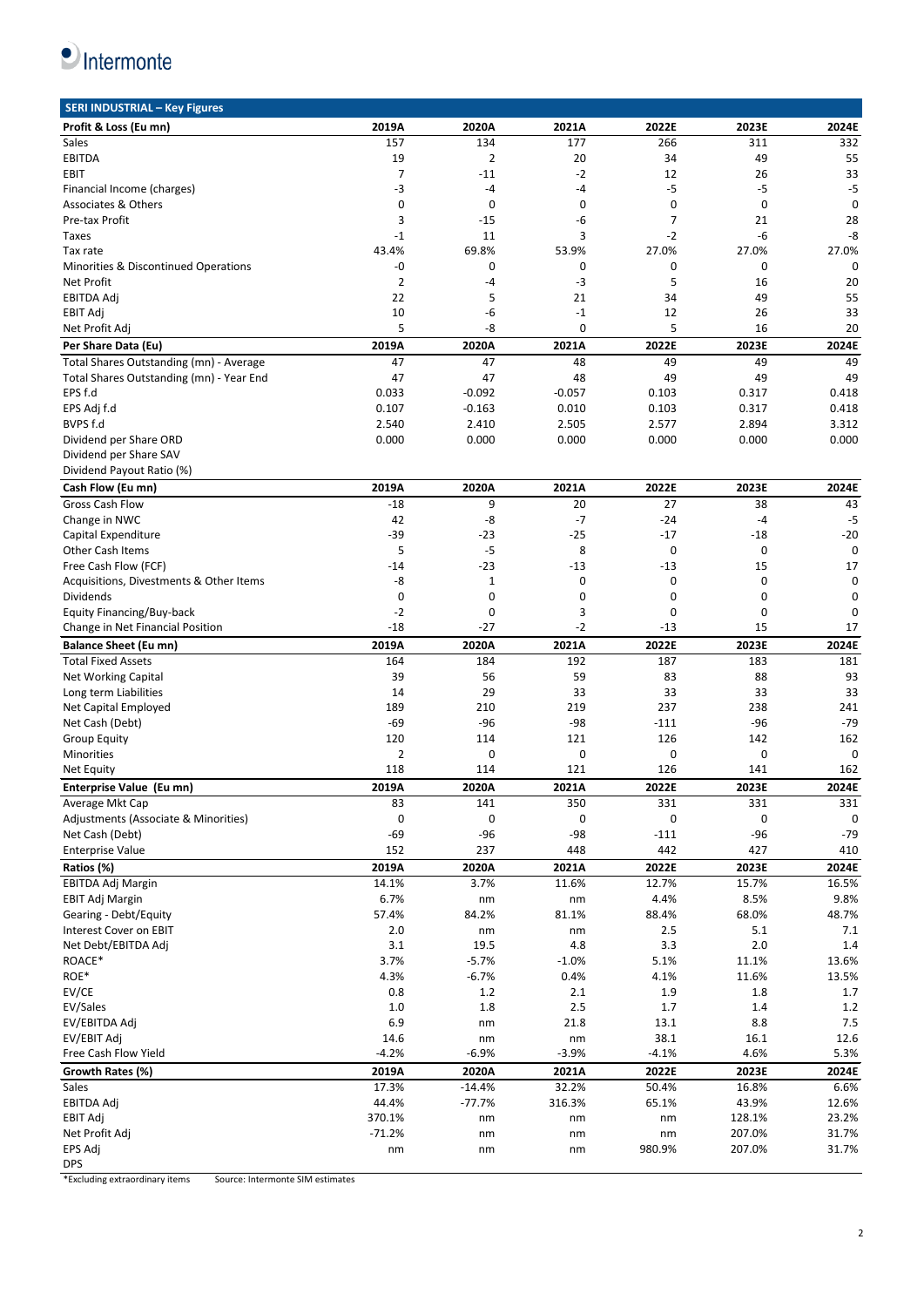# $\bullet$  Intermonte

#### **2021 results**

#### **SERI – Results breakdown by division, income statement and NFP**

|                             | <b>1H20A</b> | <b>2H20A</b> | 2020A    | <b>1H21A</b> | <b>2H21A</b> | 2021A    | 2022E    | <b>2H21E</b> | A/E %   | 2021E    | A/E%  |
|-----------------------------|--------------|--------------|----------|--------------|--------------|----------|----------|--------------|---------|----------|-------|
| El. Acc. (lead-acid)        | 25.7         | 31.4         | 57.0     | 32.5         | 42.0         | 74.6     | 81.9     | 33.8         | 24%     | 66.4     | 12%   |
| <b>Plastics materials</b>   | 33.1         | 45.3         | 78.3     | 52.6         | 52.1         | 104.7    | 116.6    | 47.4         | 10%     | 100.0    | 5%    |
| Corporate, Other & Elim.    | $-0.7$       | $-0.6$       | $-1.3$   | $-0.7$       | $-1.4$       | $-2.1$   | $-2.1$   | $-1.0$       | 43%     | $-1.7$   | 25%   |
| <b>Business as-is</b>       | 58.0         | 76.0         | 134.0    | 84.4         | 92.7         | 177.1    | 196.3    | 80.2         | 16%     | 164.7    | 8%    |
| Teverola 1                  | 0.0          | 0.0          | 0.0      | 0.0          | 0.0          | 0.0      | 70.1     | 27.2         |         | 27.2     |       |
| Group revenue               | 58.0         | 76.0         | 134.0    | 84.4         | 92.7         | 177.1    | 266.5    | 107.4        | $-14%$  | 191.8    | -8%   |
| El. Acc. (lead-acid)        | $-13%$       | $-3%$        | $-8%$    | $+27%$       | $+34%$       | $+31%$   | $+10%$   | $+8%$        |         | $+16%$   |       |
| <b>Plastics materials</b>   | $-34%$       | $-0%$        | $-18%$   | +59%         | $+15%$       | +34%     | $+11%$   | +5%          |         | $+28%$   |       |
| Corporate, Other & Elim.    | +475%        | +176%        | +283%    | $-3%$        | $+131%$      | +59%     | $+0\%$   | $+62%$       |         | $+27%$   |       |
| <b>Business as-is</b>       | $-27%$       | -2%          | $-14%$   | +46%         | +22%         | +32%     | $+11%$   | $+6%$        |         | $+23%$   |       |
| Lithium batteries           | $+0\%$       | $+0\%$       | $+0\%$   | $+0\%$       | $+0\%$       | $+0\%$   | $+0\%$   | $+0%$        |         | $+0%$    |       |
| Group revenue               | $-27%$       | $-2%$        | $-14%$   | +46%         | +22%         | +32%     | +50%     | +41%         |         | +43%     |       |
| El. Acc. (lead-acid)        | 0.2          | 0.6          | 0.9      | 2.4          | 6.8          | 9.2      | 10.6     | 4.9          | 38%     | 7.3      | 26%   |
| Plastics materials          | $1.1\,$      | 3.6          | 4.7      | 6.1          | 5.5          | 11.6     | 12.8     | 5.2          | 7%      | 11.3     | 3%    |
| Corporate, Other & Elim.    | $-0.7$       | 0.0          | $-0.6$   | $-0.3$       | 0.0          | $-0.3$   | $-0.8$   | $-0.3$       | $-102%$ | $-0.6$   | -49%  |
| <b>Business as-is</b>       | 0.6          | 4.3          | 4.9      | 8.2          | 12.3         | 20.5     | 22.6     | 9.7          | 26%     | 17.9     | 14%   |
| Teverola 1                  | 0.0          | 0.0          | 0.0      | 0.0          | 0.0          | 0.0      | 11.2     | 3.8          |         | 3.8      |       |
| Adj. EBITDA                 | 0.6          | 4.3          | 4.9      | 8.2          | 12.3         | 20.5     | 33.9     | 13.5         | -9%     | 21.7     | $-6%$ |
| El. Acc. (lead-acid)        | 0.8%         | 2.0%         | 1.5%     | 7.5%         | 16.1%        | 12.3%    | 13.0%    | 14.4%        |         | 11.0%    |       |
| Plastics materials          | 3.3%         | 8.0%         | 6.0%     | 11.6%        | 10.6%        | 11.1%    | 11.0%    | 10.9%        |         | 11.3%    |       |
| Corporate, Other & Elim.    | 92.7%        | $-4.7%$      | 47.3%    | 47.2%        | $-0.4%$      | 15.1%    | 39.1%    | 30.4%        |         | 37.2%    |       |
| <b>Business as-is</b>       | 1.1%         | 5.6%         | 3.7%     | 9.7%         | 13.3%        | 11.6%    | 11.5%    | 12.1%        |         | 10.9%    |       |
| Teverola 1                  | 0.0%         | 0.0%         | 0.0%     | 0.0%         | 0.0%         | 0.0%     | 16.0%    | 14.0%        |         | 14.0%    |       |
| Adj. EBITDA                 | 1.1%         | 5.6%         | 3.7%     | 9.7%         | 13.3%        | 11.6%    | 12.7%    | 12.6%        |         | 11.3%    |       |
|                             | <b>1H20A</b> | <b>2H20A</b> | 2020A    | <b>1H21A</b> | <b>2H21A</b> | 2021A    | 2022E    | <b>2H21E</b> | A/E %   | 2021E    | A/E % |
| Revenues                    | 58.0         | 76.0         | 134.0    | 84.4         | 92.7         | 177.1    | 266.5    | 107.4        | $-14%$  | 191.8    | -8%   |
| YoY growth                  | $-27%$       | $-2%$        | $-14%$   | $+46%$       | $+22%$       | $+32%$   | +50%     | $+41%$       |         | $+43%$   |       |
| - Operating costs           | $-57.8$      | $-73.9$      | $-131.7$ | $-76.0$      | $-81.0$      | $-157.0$ | $-232.6$ | $-93.8$      |         | $-169.9$ |       |
| + Non-recurring             | 0.5          | 2.1          | 2.6      | (0.2)        | 0.6          | 0.4      | 0.0      | 0.0          |         | (0.2)    |       |
| Adj. EBITDA                 | 0.6          | 4.3          | 4.9      | 8.2          | 12.3         | 20.5     | 33.9     | 13.5         | -9%     | 21.7     | $-6%$ |
| YoY growth                  | $-92%$       | -70%         | $-78%$   | n.m.         | $+187%$      | +316%    | +65%     | $+216%$      |         | +341%    |       |
| Adj. EBITDA margin %        | 1.1%         | 5.6%         | 3.7%     | 9.7%         | 13.3%        | 11.6%    | 12.7%    | 12.6%        |         | 11.3%    |       |
| - D&A (only recurring)      | $-5.2$       | $-6.0$       | $-11.2$  | $-9.2$       | $-12.5$      | $-21.7$  | $-22.3$  | $-10.3$      |         | $-19.5$  |       |
| Adj. EBIT                   |              |              |          |              |              |          |          |              |         |          |       |
| YoY growth                  | $-4.5$       | $-1.7$       | $-6.2$   | $-1.0$       | $-0.2$       | $-1.2$   | 11.6     | 3.2          | n.m.    | 2.2      | n.m.  |
|                             | $-315%$      | $-121%$      | $-160%$  | $-78%$       | $-87%$       | $-80%$   | $-1052%$ | $-285%$      |         | $-135%$  |       |
| Adj. EBIT margin %          | $-7.8%$      | $-2.3%$      | $-4.7%$  | $-1.2%$      | $-0.2%$      | $-0.7%$  | 4.4%     | 3.0%         |         | 1.1%     |       |
| - Non-recurring (incl. D&A) | $-1.3$       | $-3.9$       | $-5.2$   | $-0.4$       | $-0.5$       | $-0.9$   | 0.0      | $0.0\,$      |         | $-0.4$   |       |
| -/+ Net fin. exp./inc.      | $-1.5$       | $-2.2$       | $-3.7$   | $-1.8$       | $-2.1$       | $-3.8$   | $-4.7$   | $-2.0$       |         | $-3.8$   |       |
| Pre-tax income              | $-7.4$       | $-7.8$       | $-15.2$  | $-3.1$       | $-2.8$       | $-6.0$   | 6.9      | $1.2\,$      | n.m.    | $-1.9$   | n.m.  |
| Tax rate %                  | $-3.9%$      | n.m.         | 69.8%    | $-31.9%$     | n.m.         | 53.9%    | 27.0%    | n.m.         |         | 27.0%    |       |
| - Tax income                | (0.3)        | 10.9         | 10.6     | (1.0)        | 4.2          | 3.2      | (1.9)    | $1.5\,$      |         | 0.5      |       |
| Net income                  | $-7.6$       | 3.1          | $-4.6$   | $-4.1$       | $1.4\,$      | $-2.8$   | 5.1      | $2.7$        | n.m.    | $-1.4$   | n.m.  |
| YoY growth                  | +457%        | -5%          | $-348%$  | -46%         | $-55%$       | $-40%$   | $-284%$  | $-11%$       |         | $-69%$   |       |
| Net income margin %         | $-13.2%$     | 4.0%         | $-3.4%$  | -4.9%        | 1.5%         | $-1.6%$  | 1.9%     | 2.5%         |         | $-0.7%$  |       |
| Adj. net income             | $-7.6$       | $-0.1$       | $-7.7$   | $-3.8$       | 4.2          | 0.5      | 5.1      | $2.4$        | n.m.    | $-1.4$   | n.m.  |
| YoY growth                  | +457%        | $-101%$      | $-253%$  | $-50%$       | n.m.         | $-106%$  | n.m.     | n.m.         |         | $-82%$   |       |
| Net income margin %         | $-13.2%$     | $-0.1%$      | $-0.2%$  | $-4.5%$      | 4.6%         | 4.2%     | 7.1%     | 2.2%         |         | 4.2%     |       |
| Net debt/(cash)             | 72.1         | 96.0         | 96.0     | 104.2        | 98.0         | 98.0     | 111.4    | 106.2        |         | 106.2    |       |

Source: Company data & Intermonte SIM Estimates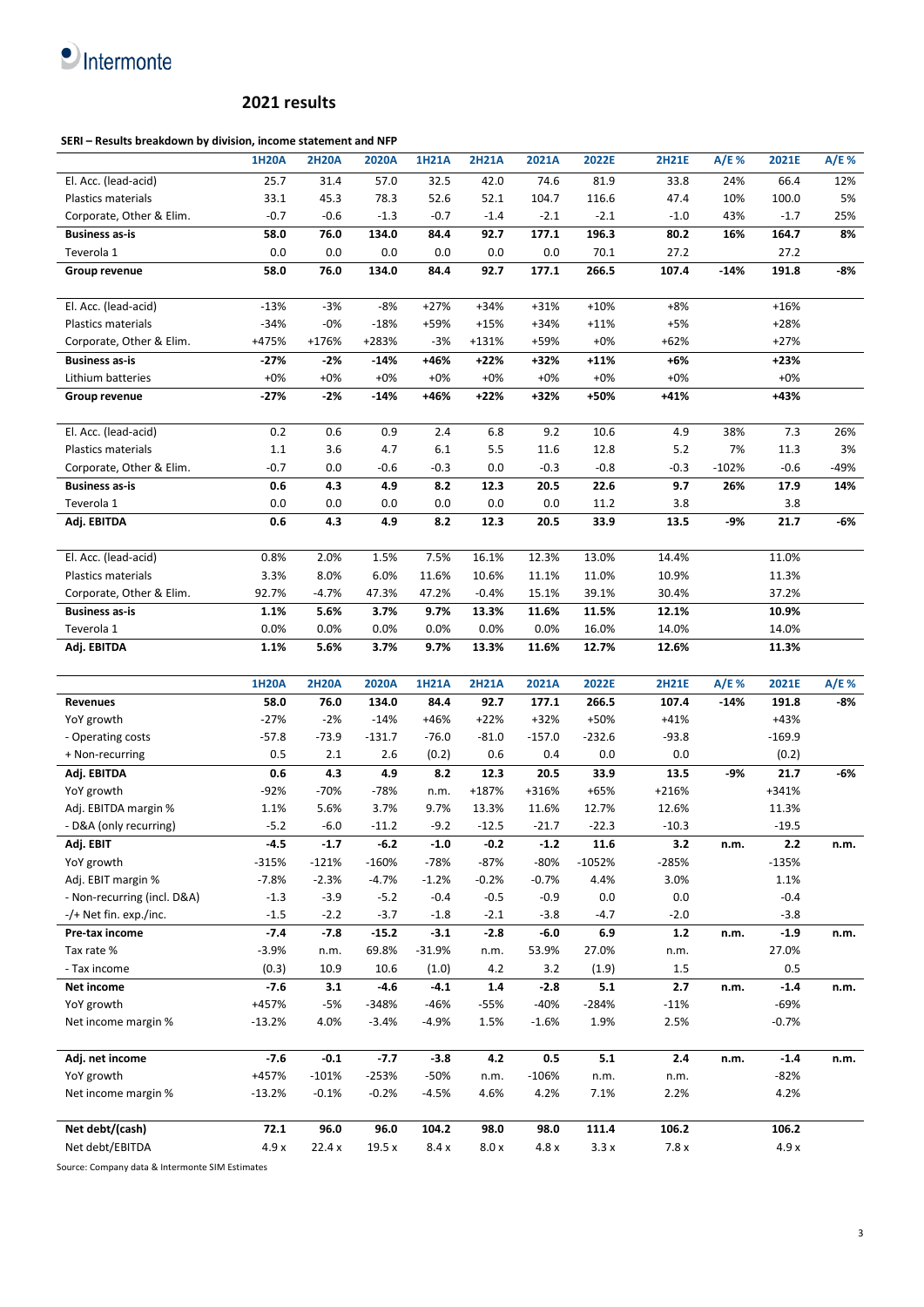

## **Change in estimates**

#### **Change in estimates**

|                      |           |            | <b>New</b> |           |           | Old      |         |        | Δ%     |
|----------------------|-----------|------------|------------|-----------|-----------|----------|---------|--------|--------|
|                      | 2021A     | 2022E      | 2023E      | 2021E     | 2022E     | 2023E    | 2021A   | 2022E  | 2023E  |
| Revenues             | 177.1     | 266.5      | 311.2      | 191.8     | 262.0     | 298.6    | -8%     | 2%     | 4%     |
| YoY growth           | $+32.2%$  | $+50.4%$   | $+16.8%$   | $+43.2%$  | $+36.6%$  | $+14.0%$ |         |        |        |
| Adj. EBITDA          | 20.5      | 33.9       | 48.7       | 21.7      | 41.4      | 50.9     | $-6%$   | $-18%$ | -4%    |
| YoY growth           | +316.3%   | $+65.1%$   | +43.9%     | $+341.3%$ | $+90.3%$  | $+23.0%$ |         |        |        |
| Adj. EBITDA margin % | 11.6%     | 12.7%      | 15.7%      | 11.3%     | 15.8%     | 17.0%    |         |        |        |
| Adj. EBIT            | (1.2)     | 11.6       | 26.5       | 2.2       | 21.3      | 30.8     | $-156%$ | -45%   | $-14%$ |
| YoY growth           | $-80.5%$  | $-1052.2%$ | $+128.1%$  | $-135.2%$ | +868.6%   | $+44.8%$ |         |        |        |
| Adj. EBIT margin %   | $-0.7%$   | 4.4%       | 8.5%       | 1.1%      | 8.1%      | 10.3%    |         |        |        |
| Adj. EPS             | 0.01      | 0.10       | 0.32       | (0.03)    | 0.25      | 0.40     | $-133%$ | -59%   | $-21%$ |
| YoY growth           | $-105.9%$ | +980.9%    | $+207.0%$  | $-82.0%$  | $-961.1%$ | +58.6%   |         |        |        |
| Net debt/(cash)      | 98.0      | 111.4      | 96.3       | 106.2     | 100.6     | 81.5     | -8%     | 11%    | 18%    |
| Net debt/EBITDA      | 4.8x      | 3.3x       | 2.0x       | 4.9x      | 2.4x      | 1.6x     |         |        |        |

4

Source: Intermonte SIM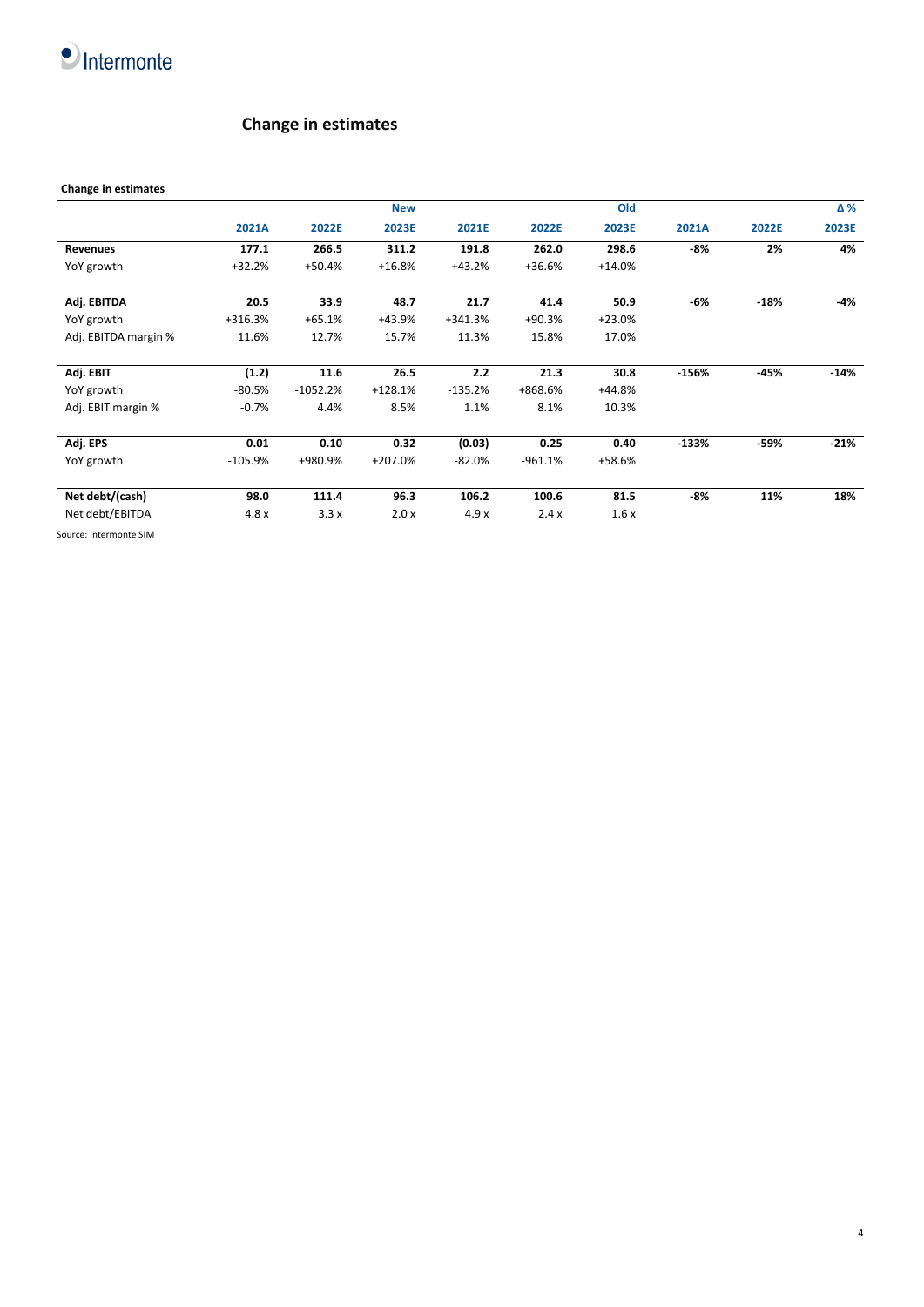

### **Valuation**

#### **SERI – Valuation**

| SUM PV(FCF)                             | 139  |
|-----------------------------------------|------|
| <b>PV TV</b>                            | 272  |
| EV AS-IS + T1; WACC @ 7.6%; TG @ 2%     | 411  |
| EV T2; WACC @ 15.4%; TG @ 2%            | 372  |
| <b>Enterprise Value</b>                 | 782  |
| -/+ Net debt/(cash) @ YE21              | 98   |
| Cash-in from warr. already conv.        | 0    |
| <b>Equity value</b>                     | 684  |
| Cash-in from warrant conversion         | 42   |
| Equity value + Cash-in from Warr. conv. | 726  |
| Shares outstanding                      | 48.3 |
| Shares from issued warr. Conv.          | 8.3  |
| Fair value per share $(\epsilon)$       | 12.8 |
| <b>Discount</b>                         | 0%   |
| Target price $(\epsilon)$               | 12.8 |
| Actual share price $(\epsilon)$         | 6.8  |
| Upside/(Downside)                       | 89%  |

Source: Intermonte SIM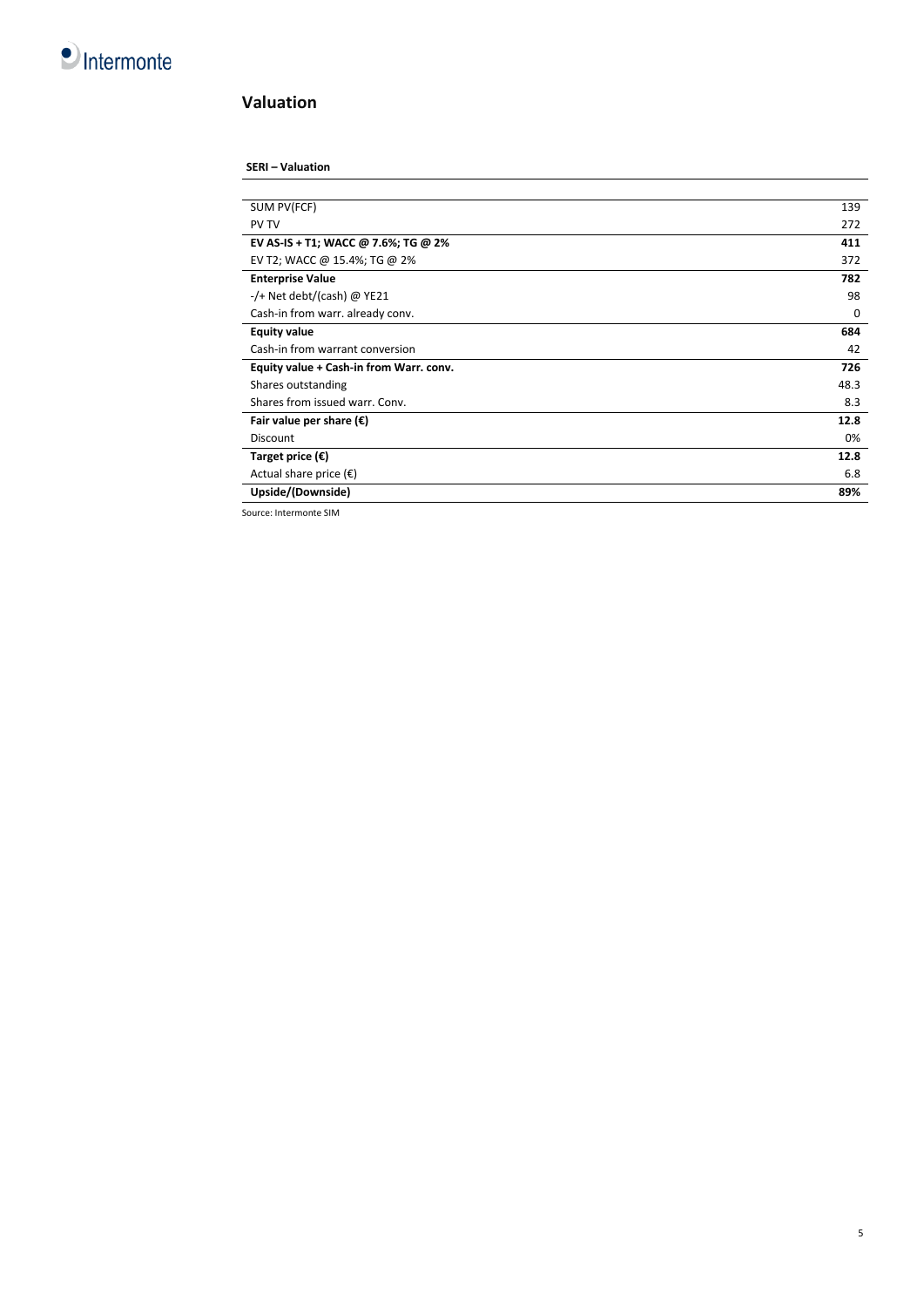# $\bullet$  Intermonte

#### **Financials**

**SERI – Income statement, balance sheet, cash flow statement and key financial ratios**

| <b>Income statement</b>                          | 2018A           | 2019A           | 2020A          | 2021A           | 2022E           | 2023E           | 2024E          |
|--------------------------------------------------|-----------------|-----------------|----------------|-----------------|-----------------|-----------------|----------------|
| <b>Revenues</b>                                  | 133.5           | 156.5           | 134.0          | 177.1           | 266.5           | 311.2           | 331.9          |
| YoY growth                                       | $+0.0%$         | $+17.3%$        | $-14.4%$       | $+32.2%$        | +50.4%          | $+16.8%$        | $+6.6%$        |
| - Operating costs                                | $-114.5$        | $-137.1$        | $-131.7$       | $-157.0$        | $-232.6$        | $-262.5$        | $-277.0$       |
| + Non-recurring                                  | $-3.8$          | 2.7             | 2.6            | 0.4             | 0.0             | 0.0             | 0.0            |
| Adj. EBITDA                                      | 15.3            | 22.1            | 4.9            | 20.5            | 33.9            | 48.7            | 54.9           |
| YoY growth                                       | $+0.0%$         | $+44.4%$        | $-77.7%$       | +316.3%         | $+65.1%$        | +43.9%          | $+12.6%$       |
| Adj. EBITDA margin %                             | 11.4%           | 14.1%           | 3.7%           | 11.6%           | 12.7%           | 15.7%           | 16.5%          |
| - D&A (only recurring)                           | $-13.1$         | $-11.6$         | $-11.2$        | $-21.7$         | $-22.3$         | $-22.3$         | $-22.3$        |
| Adj. EBIT                                        | 2.2             | 10.4            | $-6.2$         | $-1.2$          | $\bf 11.6$      | 26.5            | 32.6           |
| YoY growth                                       | $+0.0%$         | +370.1%         | $-159.9%$      | $-80.5%$        | $-1052.2%$      | $+128.1%$       | $+23.2%$       |
| Adj. EBIT margin %                               | 1.7%            | 6.7%            | $-4.7%$        | $-0.7%$         | 4.4%            | 8.5%            | 9.8%           |
| - Non-recurring (incl. D&A)                      | 2.7             | $-3.7$          | $-5.2$         | $-0.9$          | 0.0             | 0.0             | 0.0            |
| -/+ Net fin. exp./inc.                           | $-3.6$          | $-3.4$          | $-3.7$         | $-3.8$          | $-4.7$          | $-5.2$          | $-4.6$         |
| Pre-tax income                                   | 1.4             | 3.3             | $-15.2$        | $-6.0$          | 6.9             | 21.3            | 28.0           |
| Tax rate %                                       | $-294.8%$       | 43.4%           | 69.8%          | 53.9%           | 27.0%           | 27.0%           | 27.0%          |
| - Tax income                                     | 4.0             | $-1.4$          | 10.6           | 3.2             | $-1.9$          | $-5.7$          | $-7.6$         |
| Net income                                       | 5.4             | 1.9             | $-4.6$         | $-2.8$          | 5.1             | 15.5            | 20.4           |
| YoY growth                                       | $+0.0%$         | $-65.4%$        | $-347.6%$      | $-40.1%$        | $-283.8%$       | +207.0%         | $+31.7%$       |
| Net income margin %                              | 4.0%            | 1.2%            | $-3.4%$        | $-1.6%$         | 1.9%            | 5.0%            | 6.2%           |
| - Minorities                                     | (0.0)           | (0.3)           | 0.2            | 0.0             | 0.0             | 0.0             | 0.0            |
| Net income to shareholders                       | 5.3             | 1.5             | $-4.4$         | $-2.8$          | 5.1             | 15.5            | 20.4           |
|                                                  |                 |                 |                |                 |                 |                 |                |
| Adj. EPS                                         | $-0.05$         | 0.11            | $-0.16$        | 0.01            | 0.10            | 0.32            | 0.42           |
| YoY growth                                       | $+0.0%$         | $-316.8%$       | -252.7%        | $-105.9%$       | +980.9%         | +207.0%         | +31.7%         |
|                                                  |                 |                 |                |                 |                 |                 |                |
| <b>Condensed balance sheet</b>                   | 2018A           | 2019A           | 2020A          | 2021A           | 2022E           | 2023E           | 2024E          |
| Trade net working capital                        | 57.0            | 53.9            | 49.8           | 52.7            | 76.7            | 81.0            | 86.1           |
| Other current assets/(liabilities)               | $-8.6$          | $-14.4$         | 5.8            | 6.6             | 6.6             | 6.6             | 6.6            |
| <b>Working capital</b>                           | 48.4            | 39.5            | 55.6           | 59.3            | 83.3            | 87.6            | 92.8           |
| Net fixed assets                                 | 127.5           | 163.6           | 183.8          | 192.3           | 186.8           | 182.9           | 180.8          |
| Long-term liabilities                            | $-4.9$          | $-14.0$         | $-29.5$        | $-32.7$         | $-32.7$         | $-32.7$         | $-32.7$        |
| <b>Total fixed asset</b>                         | 122.6           | 149.7           | 154.3          | 159.6           | 154.1           | 150.2           | 148.1          |
| Invested capital                                 | 171.1           | 189.2           | 209.9          | 219.0           | 237.4           | 237.8           | 240.9          |
| Net debt/(cash)                                  | 50.9            | 69.0            | 96.0           | 98.0            | 111.4           | 96.3            | 78.9           |
| Equity                                           | 118.5           | 118.4           | 113.6          | 120.5           | 125.6           | 141.1           | 161.5          |
| Minorities                                       | 1.6             | 1.8             | 0.4            | 0.4             | 0.4             | 0.4             | 0.4            |
| <b>Total sources</b>                             | 171.1           | 189.2           | 209.9          | 219.0           | 237.4           | 237.8           | 240.9          |
| <b>Cash flow statement</b>                       |                 |                 |                |                 |                 | 2023E           |                |
|                                                  | 2018A           | 2019A           | 2020A          | 2021A           | 2022E           |                 | 2024E          |
| <b>Net Income</b><br>D&A                         | 5.4             | 1.9             | $-4.6$         | $-2.8$          | 5.1             | 15.5            | 20.4           |
| Change in working capital & Others               | 14.1<br>$-10.6$ | $-19.4$<br>42.4 | 13.8<br>$-8.4$ | 22.3<br>$-7.3$  | 22.3<br>$-24.0$ | 22.3<br>$-4.3$  | 22.3<br>$-5.1$ |
| Cash flow from operations                        |                 | 24.9            |                |                 |                 |                 | 37.6           |
|                                                  | 8.8<br>$-39.5$  | $-38.7$         | 0.8<br>$-23.3$ | 12.2<br>$-25.0$ | 3.3<br>$-16.7$  | 33.4<br>$-18.4$ | $-20.2$        |
| Capex<br><b>FCF</b>                              | $-30.6$         | $-13.8$         | $-22.5$        | $-12.8$         | $-13.3$         | 15.1            | 17.4           |
| Acquisitions                                     | $-2.8$          | $-7.9$          | $0.6\,$        | 0.0             | $0.0\,$         | 0.0             | $0.0\,$        |
|                                                  |                 |                 | 0.0            |                 |                 | 0.0             |                |
| Div., buyb. & eq. fin.<br>Others (incl. IFRS 16) | 16.5<br>$-5.1$  | $-1.6$<br>5.2   | $-5.1$         | $3.1\,$<br>7.7  | $0.0\,$<br>0.0  | 0.0             | $0.0\,$<br>0.0 |
| <b>Change in NFP</b>                             | $-22.0$         | $-18.1$         | $-26.9$        | $-2.0$          | -13.3           | 15.1            | 17.4           |
|                                                  |                 |                 |                |                 |                 |                 |                |
| <b>Ratios</b>                                    | 2018A           | 2019A           | 2020A          | 2021A           | 2022E           | 2023E           | 2024E          |
| NWC/Sales %                                      | 36.3%           | 25.2%           | 41.5%          | 33.5%           | 31.3%           | 28.2%           | 28.0%          |
| Capex/Sales %                                    | 29.6%           | 24.7%           | 17.4%          | 14.1%           | 6.3%            | 5.9%            | 6.1%           |
| Net debt/EBITDA                                  | 3.3x            | 3.1x            | 19.5 x         | 4.8 x           | 3.3x            | 2.0 x           | 1.4x           |
| ROCE %                                           | 1.3%            | 5.5%            | $-3.0%$        | $-0.6%$         | 4.9%            | 11.1%           | 13.5%          |
| ROE %                                            | $-1.9%$         | 4.3%            | $-6.8%$        | 0.4%            | 4.0%            | 11.0%           | 12.7%          |

Source: Company data & Intermonte SIM Estimates